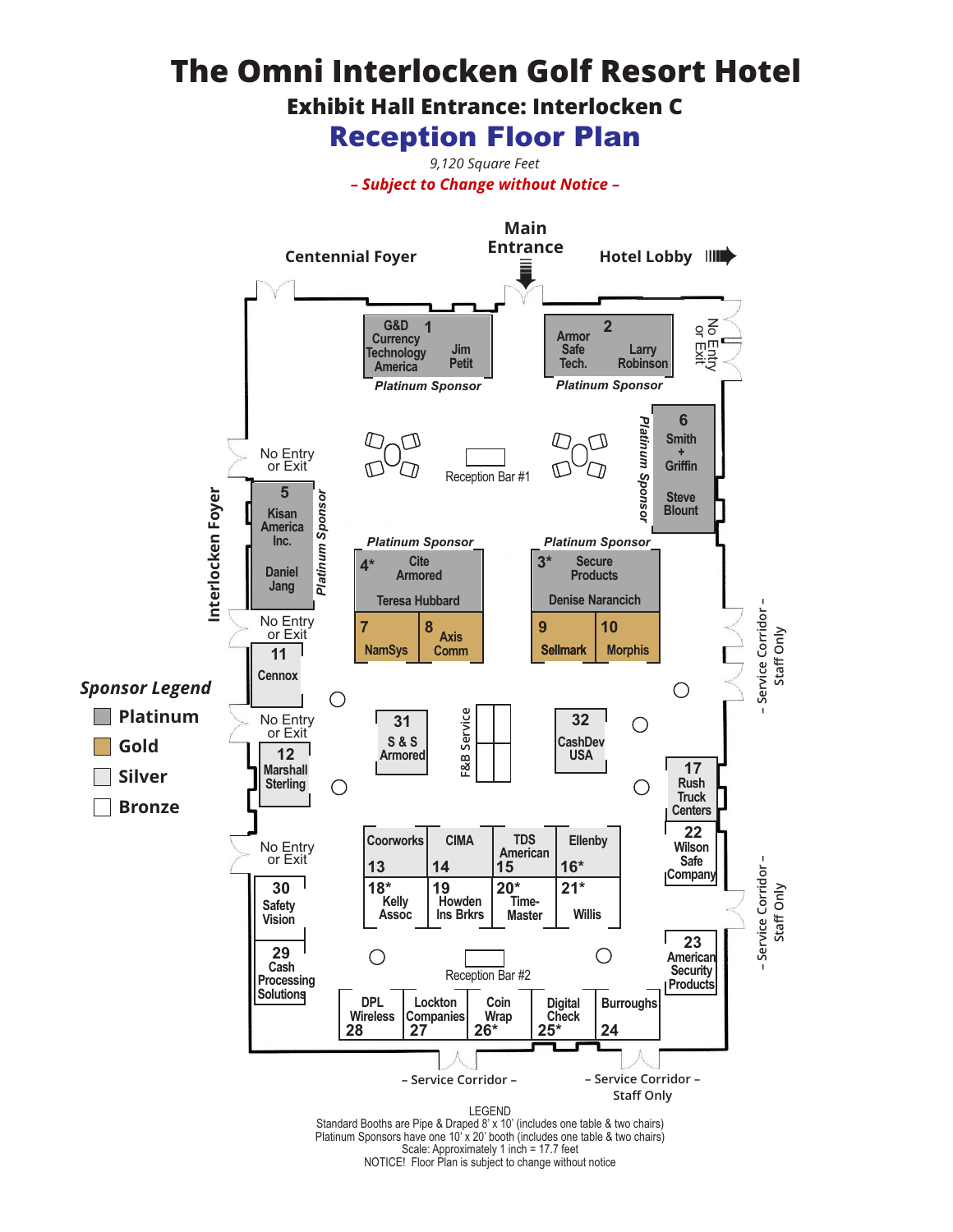## **The Omni Interlocken Golf Resort Hotel**

**Exhibit Hall Entrance: Interlocken C**

Luncheon Floor Plan

*9,120 Square Feet – Subject to Change without Notice –*



NOTICE! Floor Plan is subject to change without notice